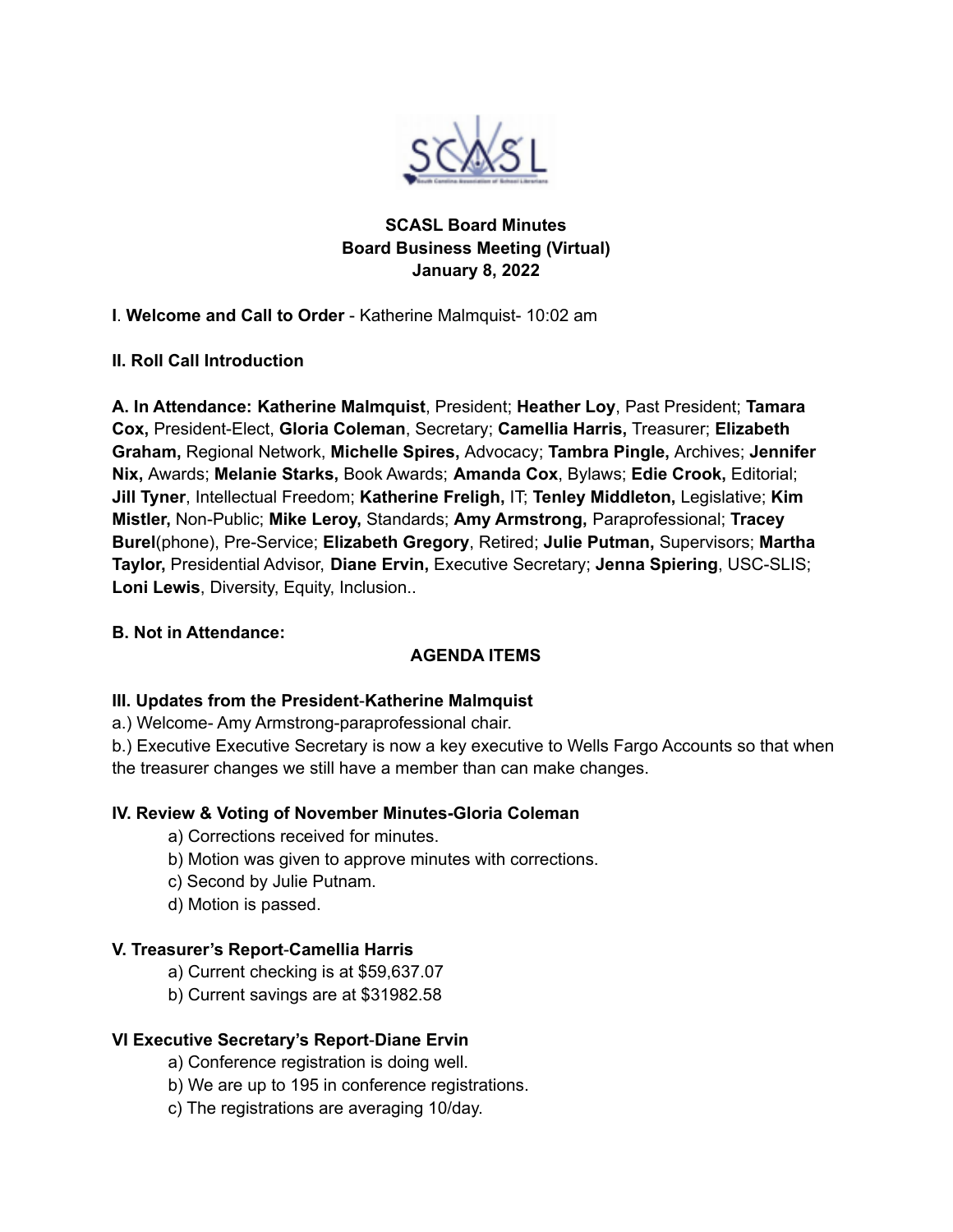d) Vendor registration is low. We have only 7 now. We have only 7 vendors registered-Bedford Falls, Follett, Palmetto State Teachers Association, The SC Education Association, Bound To Stay Bound, Virco, and the University of West Georgia e) We have three sponsors, Discovery Education, Mackin, and Virco.

f) Refund policy was formalized and will be shared on the website for conference.

g) Membership is up to 730 which is ahead of where we were last year as well as with conference registration in 2020.

## **VII - Past President Report-Heather Loy**

a) The next meeting of the Emerging Leaders is on Feb. 8 so that people can ask questions.

b) We have 5 applications for Emerging leaders.

c) Contact has been made with the Charleston Convention Center, and the Greenville Convention Center. They sent a proposal for a two-year contract. It is slightly less per year than the one-year contract from Columbia Metropolitan Convention Center. The Kiawah Island Gold Resort declined our venue stating that our meeting was too big for their facility.

d) One suggestion was to check on Embassy Suites in Greenville.

e) Greenville had only February dates available but will continue to check.

## **VIII - Conference Update-Tamara Cox**

a) The conference has met the requirement for hotel rooms.

b) The schedule of sessions has been put together.

c) The conference cancellation policy for vendors is in place. If we cancel the conference vendors will get a full refund.

d) Vendor and attendee registration is online and active. Current registration is \$139.00.

e) Currently, there are 53 session proposals.

f) We are checking on two tours for Wednesday.

g) There will be an app for scheduling sessions. A committee member will check on using the same system for evaluations.

h) Instead of doing the trifold boards, we are requesting that committee chairs contribute

to a group recorded session describing their committee, their goals, and how to join.

## **IX- Regional Network-Elizabeth Graham**

a) If a district is not receiving updates, let her know.

b) The group promoted membership through SCASL Facebook and Twitter posts as well as emails utilizing the List-serv.

c) Shared the SCASL Censorship statement, SCASL Messenger article

requests,Regional News-Rise and Grind, and the Rise and Grind Breakfast invite with the Regional Network.

d) Membership continues to trend ahead of last year's numbers.

e) Beginning in January, a welcome email will be sent to new SCASL members.

# **X- Book Awards- Melanie Starks**

a) The question was asked if we needed student presenters?

b) The committee is working on author videos.

c) The committee is working on pursuing one sponsorship for Book Awards.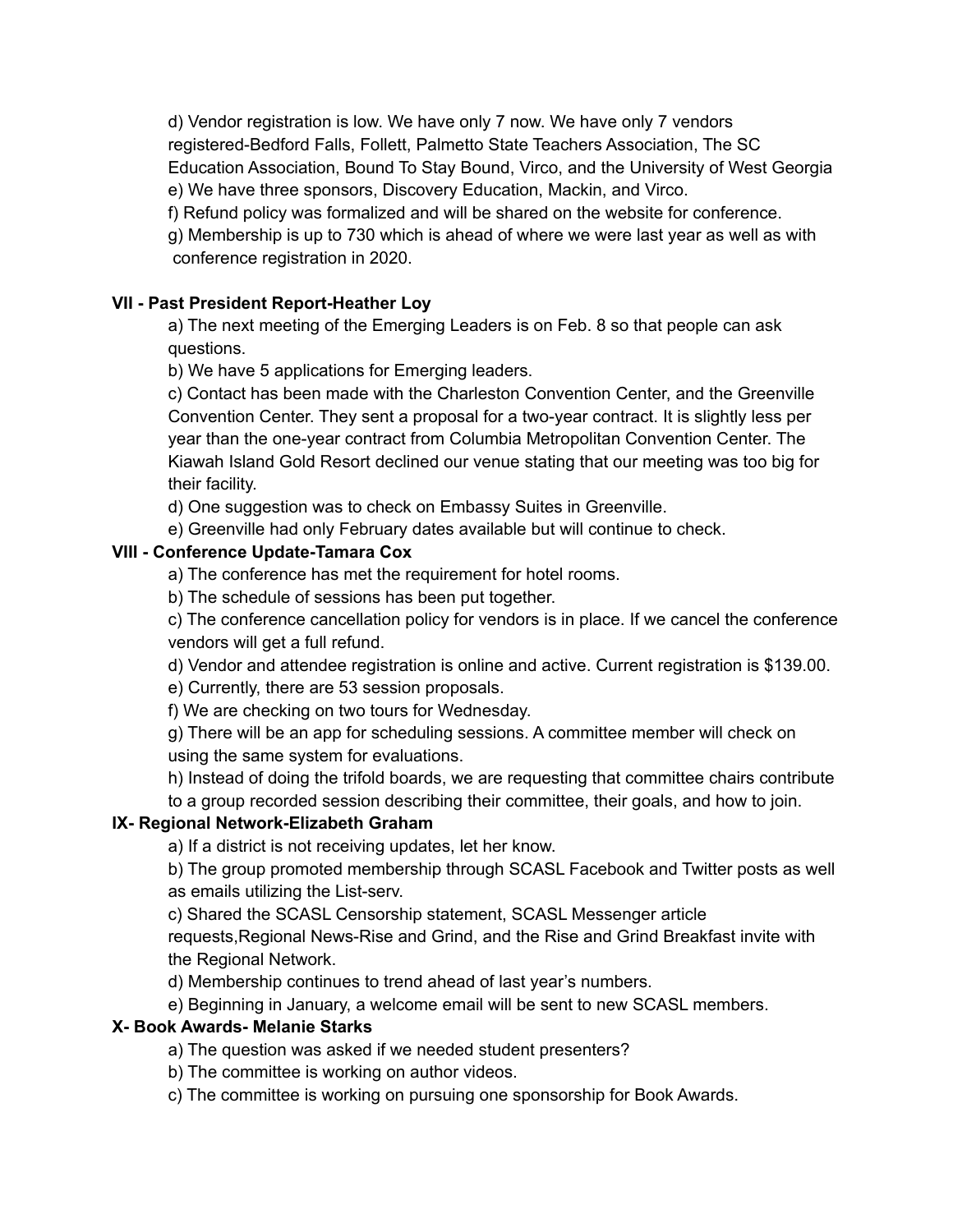d) The committee is having problems with commitment from sponsors.

- e) The committee will have a digital file ready in case Follett does not provide bookmarks.
- f) One suggestion was offered concerning having the child present via video.

h) The question was asked if Bound-to Stay Bound can do the bookmarks. Heather & Katherine will find the contact information. Diane Ervin has the vendor contact (Becky Henry).

i) Titles will be shared after the Awards.

## **XI. Legislative-Tenley Middleton**

A. Hill Day

a) The committee is planning a SCASL Hill Day in Columbia-Feb. 22, 2022.

b) PSTA will be there.

c) We gave names of those who plan to attend.

d) We want attendance to be around 20 from SCASL.

e) We are not sure if you want to put it out before the members.

f) We want to give the list to the person by end of January. We will give it a week to get names in for Hill Day. Email her at tmiddleton@rhmail.org. Let Tenley know which email you prefer for contact. Feb.22nd is a Tuesday and is after a holiday(President's Day).

g) We may be able to set up some carpool spots once we know who all are coming.

h) Katherine Freligh asked if there will be any information to place on the website. Katherine will work on whether we will put the info on the social website. i) When the event happens info will be put out for others. Individuals that are going will reach out and schedule meetings with the people with their own representatives. There will be times the group will be in the galley. There will be a photo op. Those going will receive an agenda and details concerning the event. j) For Hill Day there may be specific legislative bills that we can ask for support or express concern about. We will know when it is closer for specific bills. We can also use general legislative concerns for education and get ideas from the SCEA

B. Attended ALA Legislative Summit

and PSTA agenda.

C. Attended AASL Book Challenges Town Hall

## **XII. Diversity, Equity, Inclusion Committee-Loni Lewis**

a) The presentation on DEI terminology and LGBTQ+ terminology/resources will be ready for the next meeting; our slow chat can go live after that.

b) We are working on a grant proposal to get more presenters if possible.

c) We are working on another set of content for SCASL messenger.

d) Our Wakelet of training opportunities should be ready to go within the next month or so.

e) We will talk about doing the lessons at the next meeting.